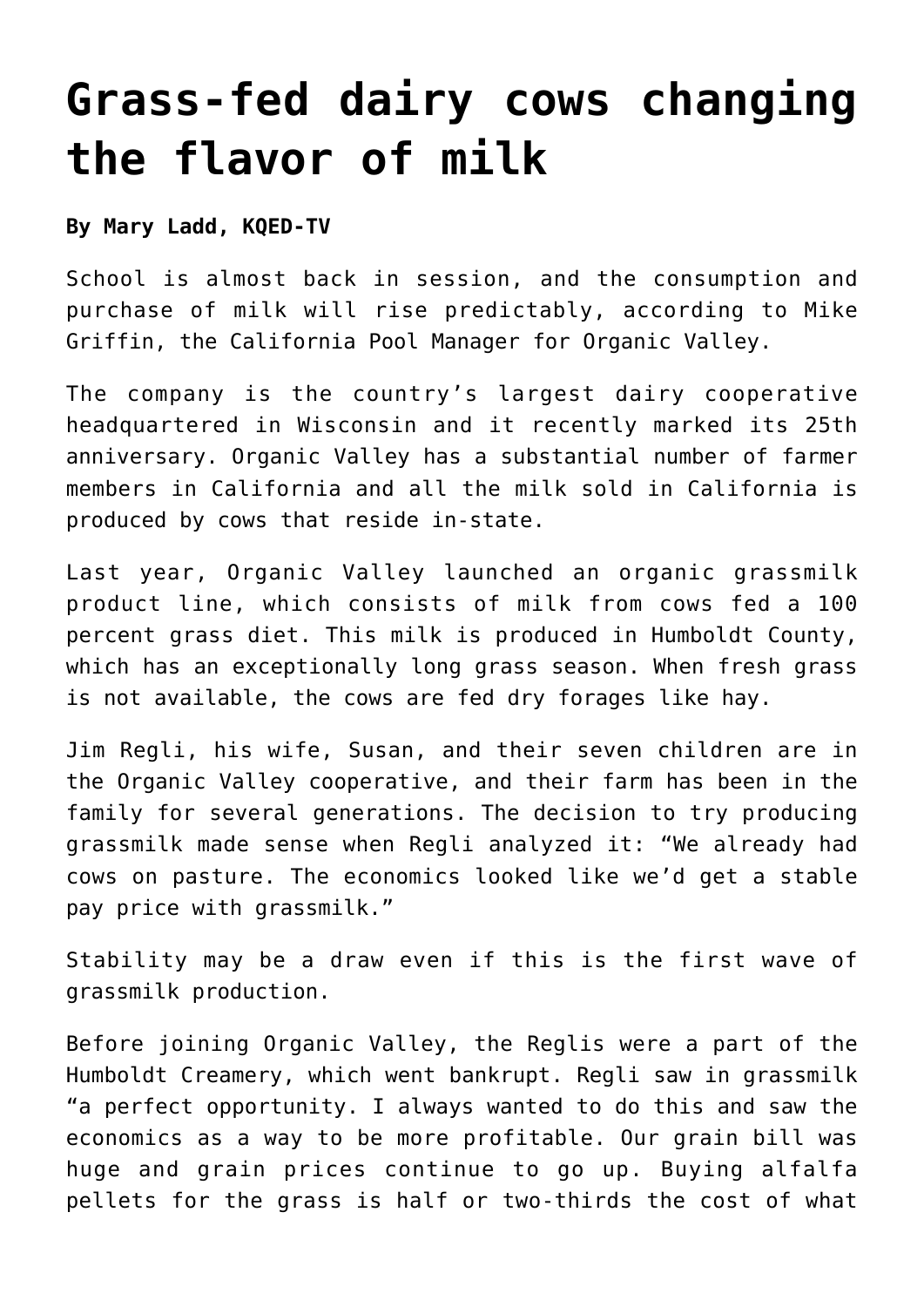our grain bill was."

Savvy grocery shoppers who are comfortable seeking out items like grass-fed beef, biodynamic wine and similar smaller batch items may want to keep a look out for this new product which shows signs of being a new trend. Look for the picture of an adorable and sweet looking brown Jersey cow in the dairy section and you've found it: organic grassmilk, which gets its name from the food source and has a suggested retail price of \$5.49 for a half gallon.

Not surprisingly, Whole Foods Markets nabbed first mover status for grassmilk, with an assist from the Northern California farmers in the Humboldt County of Ferndale that are a part of Organic Valley. Eleanor Bertino, who organized a media tour of Organic Valley, said "Most organic milk drinkers want their milk from grass-fed cows but demand outpaces supply."

With beef, flavor and the animal's health are among the reasons a consumer is willing to pay more for a grass-fed product. The theory there is that buying grass-fed beef gives eaters a meal without antibiotics and added hormones, and many find the meat flavor to be slightly sweeter and more nuanced with grass. In a similar fashion, the theory is that Organic Valley cows grazing on grass grown in quality soil will produce higher quality grassmilk. Griffin said that even the sweetness via the sugar levels of the grass can be measured with a field tool called a refractometer, to make sure the grass is appealing to the cows. These cows simply won't eat or touch the grass when the refractometer says the sugar levels are too low in the grass.

Organic Valley Grassmilk is from Jersey cows, which are known to produce milk that is higher in fat — expect a natural richness and subtle sweetness. The nutrients in grassmilk come from the cow's ability to process the grass and forage on the dairy farm, which means there are naturally occurring